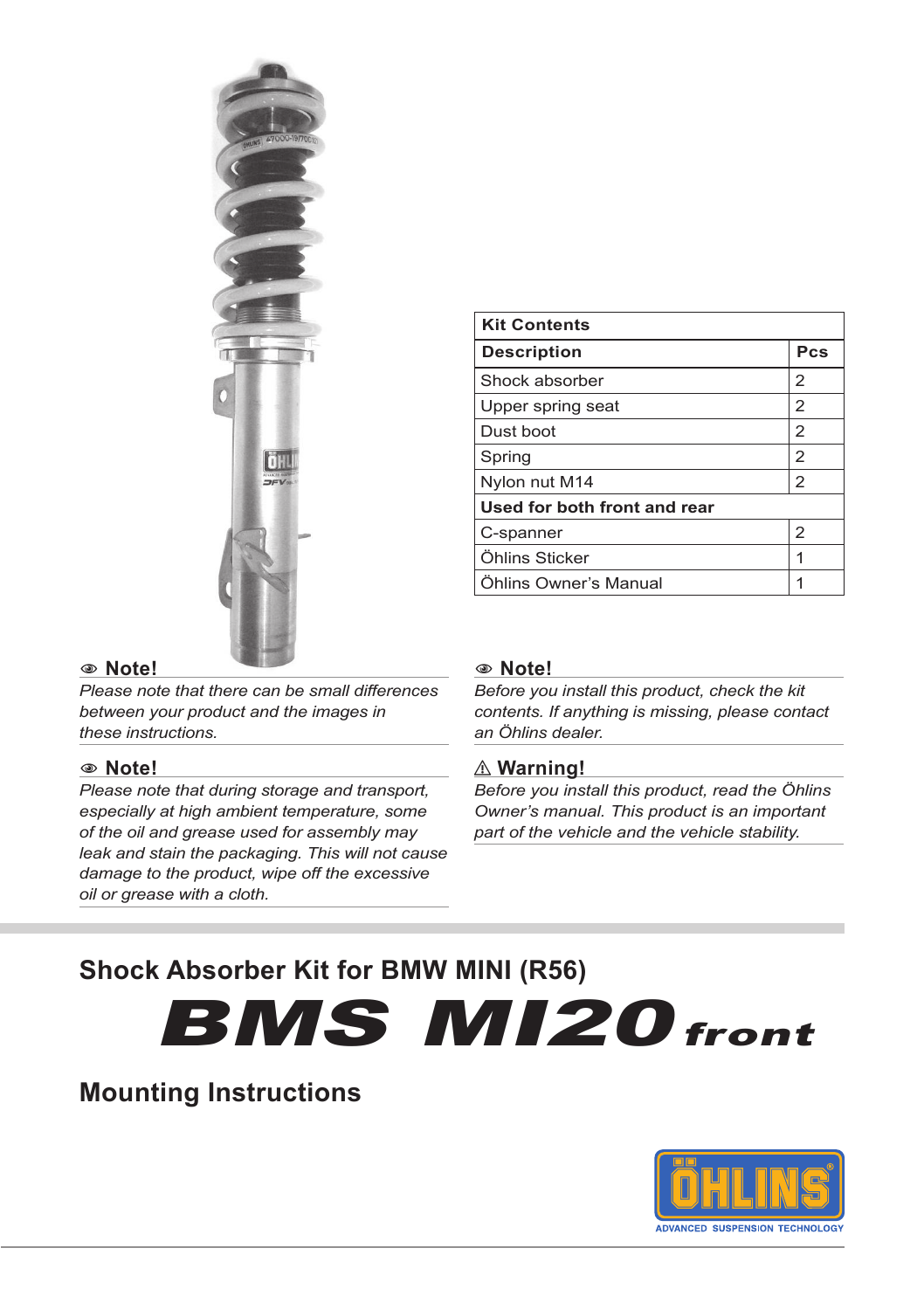## ⚠**⚠ Warning!**

*We strongly recommend to let an Öhlins dealer install this product.*

# ⚠**⚠ Warning!**

*If you work with a lifted vehicle, make sure that it is safely supported to prevent it from tipping over.*

## 1**1 Note!**

*When you work with this product, see the vehicle service manual for vehicle specific procedures and important data.*

#### 1**1 Note!**

*Before you install this product clean the vehicle.*

#### **1**

Raise the vehicle and put it on jack stands.

#### **2**

Remove the front wheels.

#### **3**

Remove the stabilizer links, the brake hoses and the ABS cords from the standard struts.

#### **4**

Loosen the bolts for the lower strut attachments.

## ✋**✋ Caution!**

*Support the wheel hubs in an appropriate way on each side of the vehicle so that the brake hoses can not be damaged.*

#### **5**

Loosen the upper attachments. Remove the original struts from the car.

#### **6**

Cut the dust boot 40 mm from the lower end with a pair of scissors according to fig 2.

#### **7**

Tighten the lower spring seat and the lock nut to 50 - 60 Nm. Install the dust boot, the spring and the upper spring seat to the strut according to fig 1. Install the original washer, original lower bearing spacer, original top mount and the top nut.

**Original** 1 cover Nut M14 Original top ັ⊓mount⊤ Original lower bearing spacer **Strut** Original washer Lower spring Upper spring seat seat Spring Lock nu  $\overline{\mathscr{P}}$ Dust boot



Tighten the top nut to 35 - 40 Nm.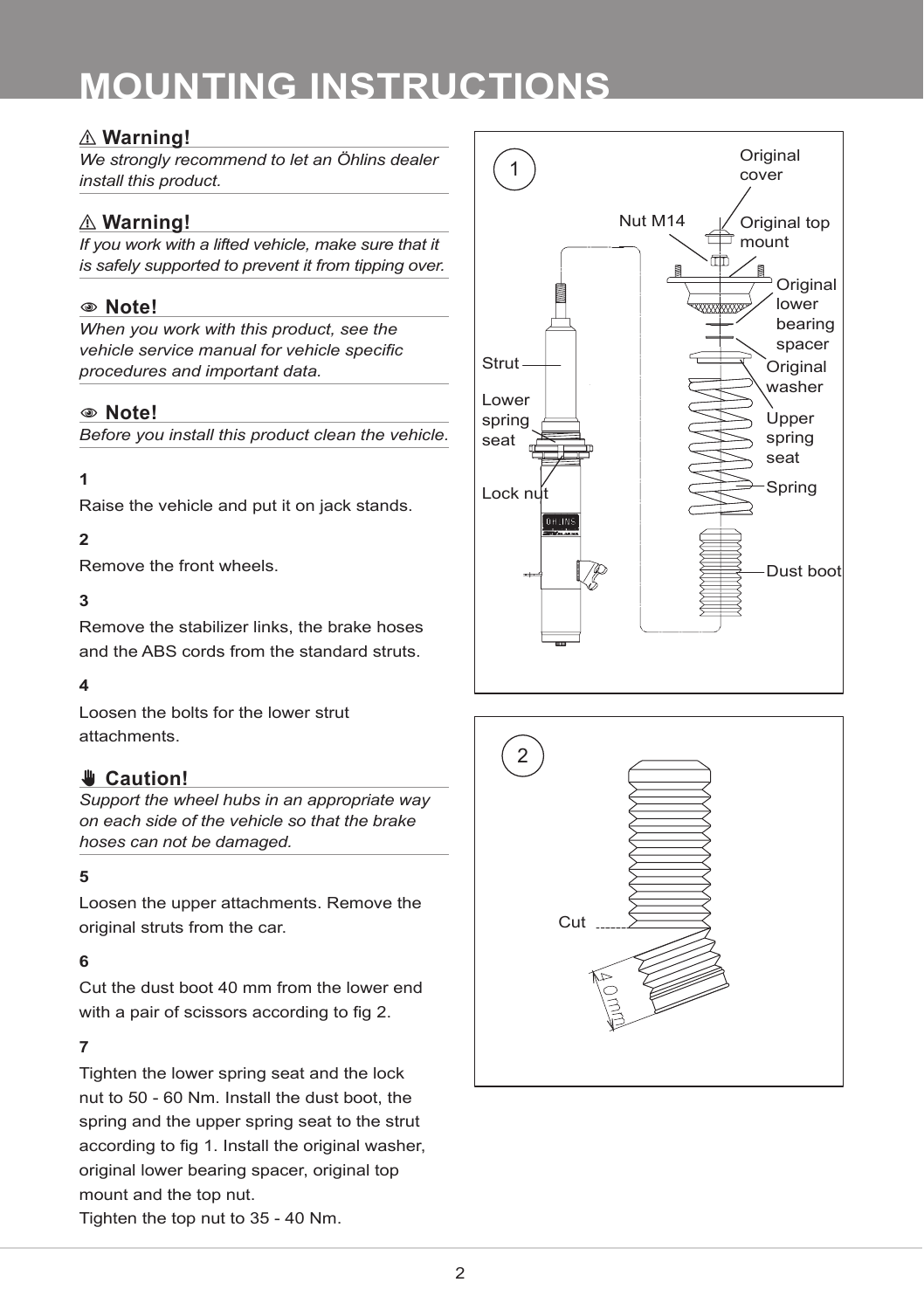### **8**

Install the Öhlins McPherson struts on the vehicle.

#### **9**

Install the original stabilizer links, the original brake hoses and the original ABS cords to the Öhlins struts according to fig 3.

#### **10**

Fasten the upper attachments.

### 1**1 Note!**

*When tightening the top mount nut , the shock absorber shaft must be held in position with a 5 mm Allen key.*

#### **11**

Raise the wheel hub with a jack to remove the free play of the lower strut attachment bolts before tightening them.

#### 1**1 Note!**

*Make sure that all bolts are tightened to the correct torque and that nothing fouls or restricts movement of the strut when it is being fully compressed or extended. Test this over the whole steering range from lock to lock.*

#### **12**

Make sure that all removed parts are reinstalled in the same way as they were before the installation of the Öhlins shock absorber.

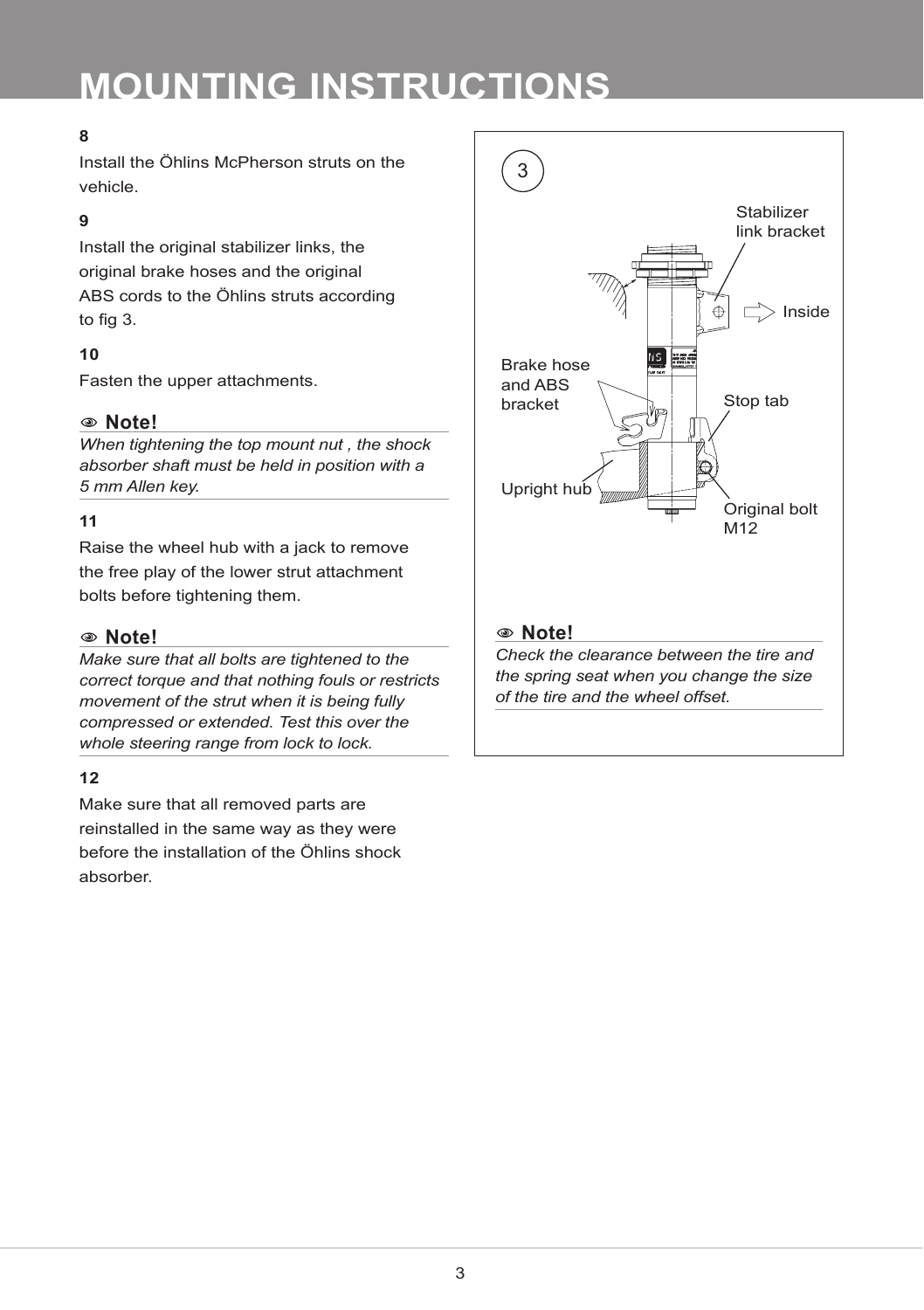# **ADJUSTMENTS**

# ⚠**⚠ Warning!**

*Before you ride/drive, always make sure that the setup is according to the recommended setup data. Read about adjustments and setting up in the Öhlins Owner's Manual before you make any adjustments. Contact an Öhlins dealer if you have any questions about setting up.*

The standard preload is 8 mm from a free length of 170 mm, giving 162 mm installed length, see fig 4.

# **SETUP DATA**

| l Rebound                 | 10  | clicks |  |  |
|---------------------------|-----|--------|--|--|
| Spring preload            | 8   | mm     |  |  |
| Shock absorber length     | 403 | mm     |  |  |
| Spring                    |     |        |  |  |
| Spec: H170, ID65, 70 N/mm |     |        |  |  |

#### **Vehicle Height**

With the height adjuster in the position as shown in fig.4, the vehicle is lowered approx.18 mm compared to the original ride height. Turning the height adjuster (springplatform) 1 full turn changes its position by 2.0 mm.

## ⚠**⚠ Warning!**

*The adjustment range is +10/-5 mm from the position shown in fig.4. Lowering the adjuster more than -5mm may create noises, coming from less preload of the spring in full extended condition.*

4 E XXXXXXXX 162 403 Heigth  $\circ$ adjuster Rebound adjuster

Öhlins products are subject to continuous improvement and development, therefore, although these instructions include the most up-to-date information available at the time of printing, minor updates may occur.

To find the latest information contact an Öhlins distributor. Please contact Öhlins if you have any questions regarding the contents in this document.

Part no. MI\_BMSMI20\_2 Issued 2015-08-13

© Öhlins Racing AB. All rights reserved. Any reprinting or unauthorized use without the written permission of Öhlins Racing AB is prohibited.

Öhlins Racing AB Box 722 S-194 27 Upplands Väsby, Sweden Phone +46 8 590 025 00 fax +46 8 590 025 80



# www.ohlins.com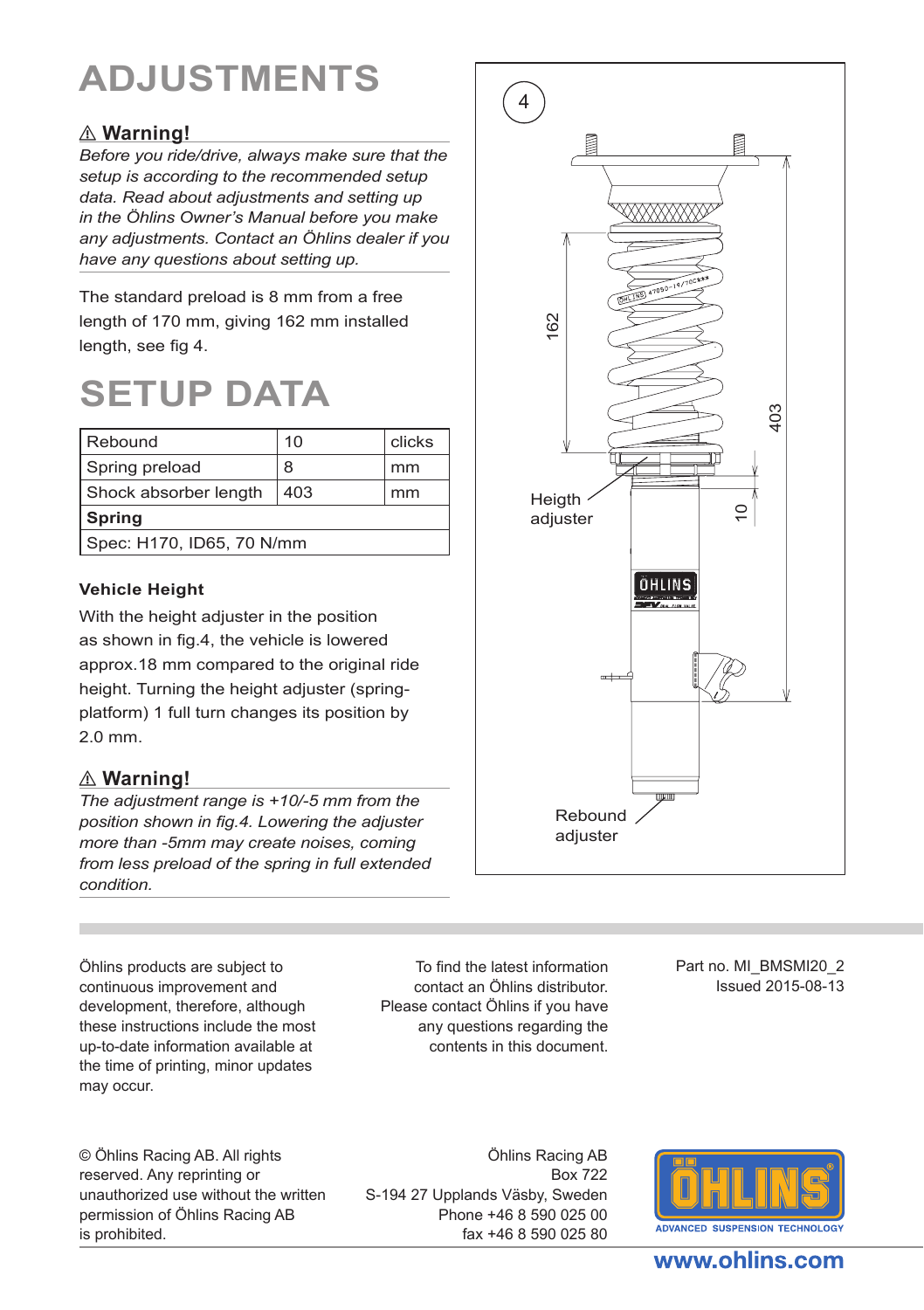

| <b>Kit Contents</b>          |                |  |
|------------------------------|----------------|--|
| <b>Description</b>           | Pcs            |  |
| Shock absorber               | $\overline{2}$ |  |
| Dust boot                    | $\overline{2}$ |  |
| Upper spring seat            | $\overline{2}$ |  |
| Spring                       | $\overline{2}$ |  |
| Spacer $\varnothing$ 60, t7  | $\overline{2}$ |  |
| Spacer Ø 16, t37             | $\overline{2}$ |  |
| Lock nut M12                 | $\overline{2}$ |  |
| Washer t3.2                  | $\overline{2}$ |  |
| Special spacer with taper    | $\overline{2}$ |  |
| Used for both front and rear |                |  |
| C-spanner                    | $\overline{2}$ |  |
| Öhlins Sticker               | 1              |  |
| <b>Ohlins Owner's Manual</b> | 1              |  |

#### 1**1 Note!**

*Please note that there can be small differences between your product and the images in these instructions.*

#### 1**1 Note!**

*Please note that during storage and transport, especially at high ambient temperature, some of the oil and grease used for assembly may leak and stain the packaging. This will not cause damage to the product, wipe off the excessive oil or grease with a cloth.*

#### 1**1 Note!**

*Before you install this product, check the kit contents. If anything is missing, please contact an Öhlins dealer.*

#### ⚠**⚠ Warning!**

*Before you install this product, read the Öhlins Owner's manual. This product is an important part of the vehicle and the vehicle stability.*

# **Shock Absorber Kit for BMW MINI (R56)**

**BMS MI20** rear

# **Mounting Instructions**

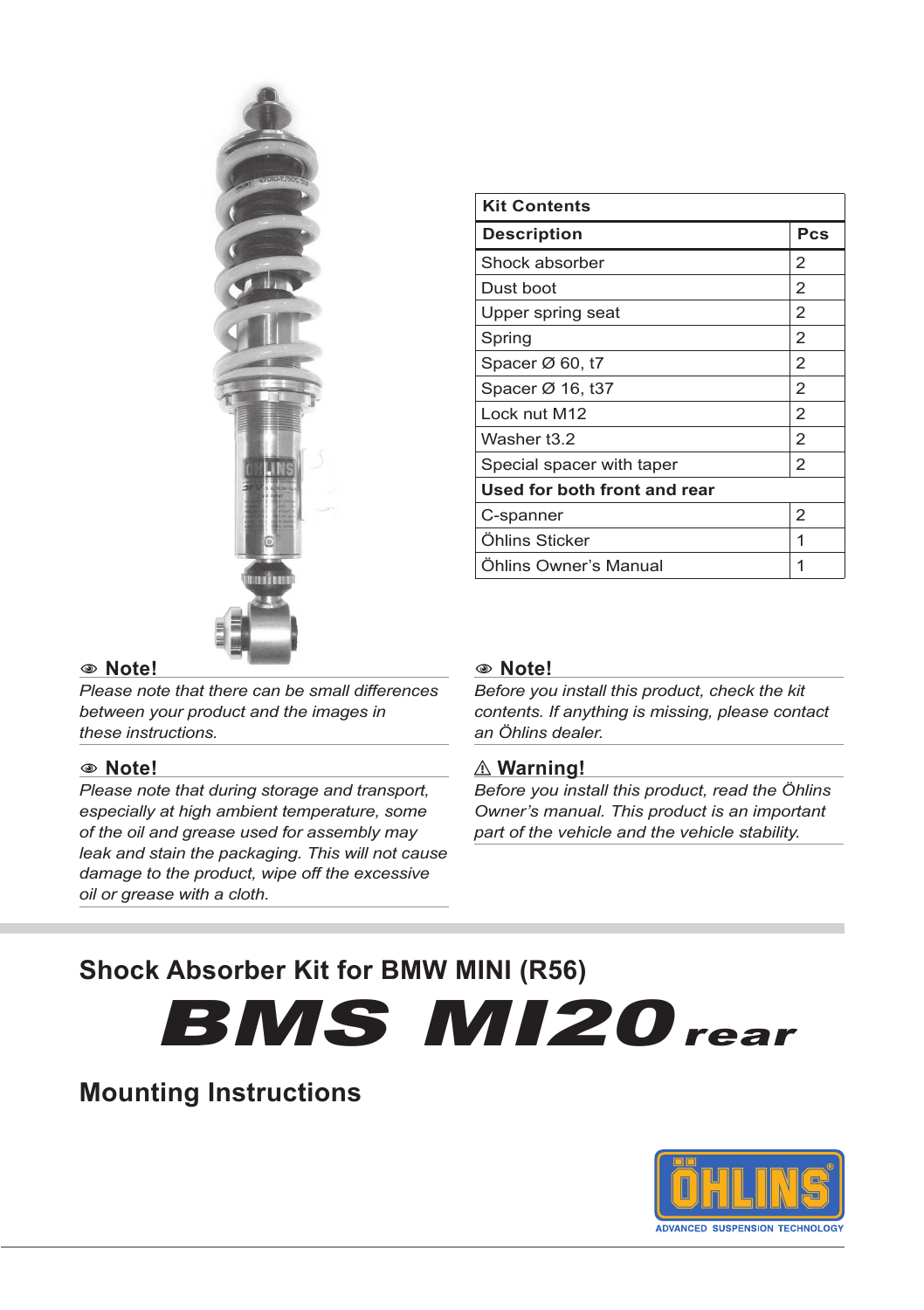## ⚠**⚠ Warning!**

*We strongly recommend to let an Öhlins dealer install this product.*

# ⚠**⚠ Warning!**

*If you work with a lifted vehicle, make sure that it is safely supported to prevent it from tipping over.*

### 1**1 Note!**

*When you work with this product, see the vehicle service manual for vehicle specific procedures and important data.*

#### 1**1 Note!**

*Before you install this product clean the vehicle.*

#### **1**

Raise the vehicle and put it on jack stands.

#### $\alpha$

Remove the rear wheels.

#### **3**

Remove the lower and the upper attachments and remove the original shock absorbers.

#### **4**

Cut the dust boot 52 mm from the lower end with a pair of scissors according to fig 2.

#### **5**

Tighten the lower spring seat and the lock nut to 50 - 60 Nm.

Fit the dust boot, the spring, the upper spring seat, the spacers and the std top mount according to fig 1. Tighten the lock nut to 30 Nm.

#### 1**1 Note!**

*When tightening the top mount nut , the shock absorber shaft must be held in position with a 5 mm Allen key.*

#### **6**

Install the Öhlins shock absorbers on the vehicle according to fig 3.

#### **7**

Fasten the upper attachments



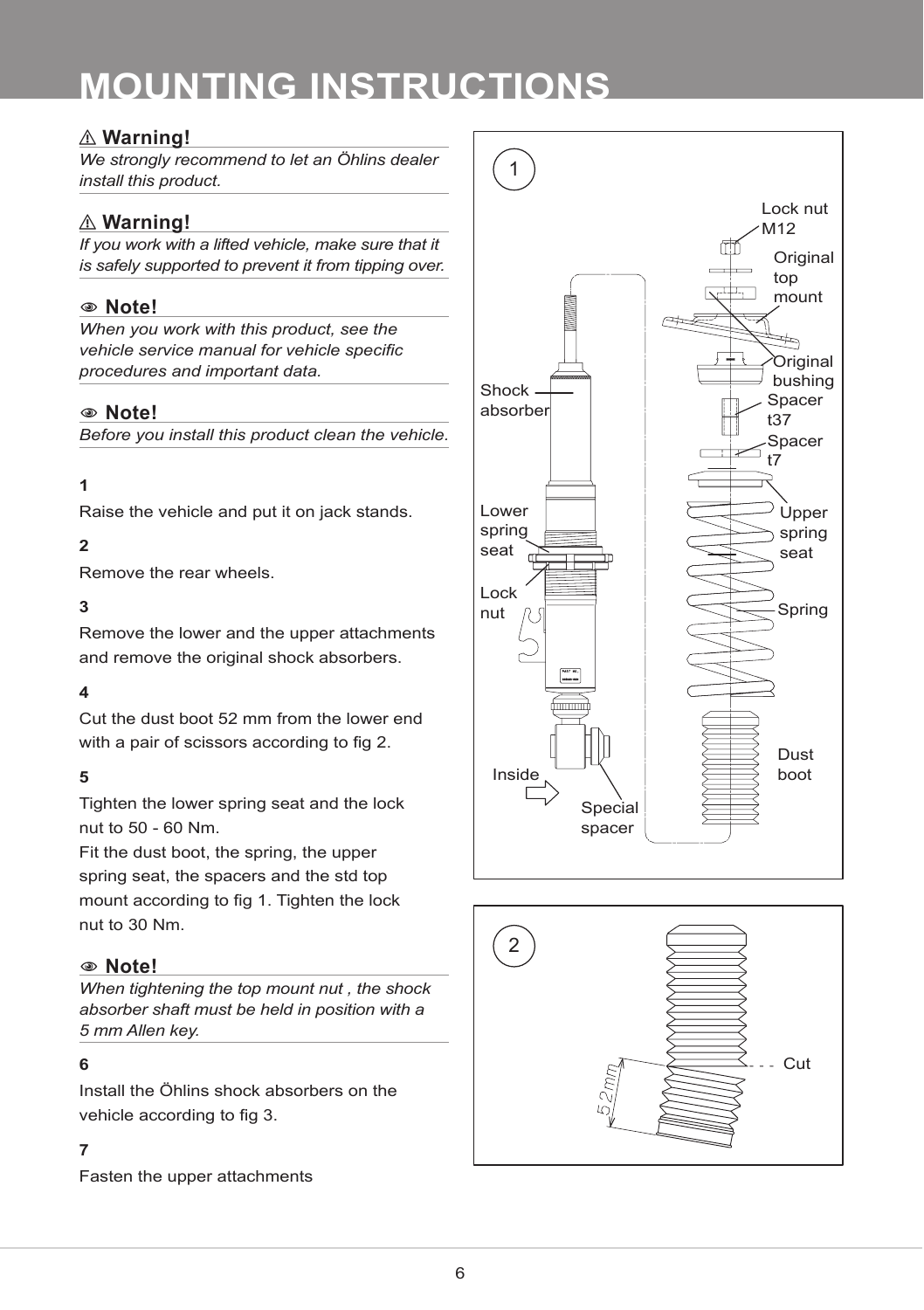### 1**1 Note!**

*Make sure that all bolts are tightened to the correct torque and that nothing fouls or restricts movement of the shock absorber when it is being fully compressed or extended.*

#### **8**

Make sure that all removed parts are reinstalled in the same way as they were before the installation of the Öhlins shock absorber.